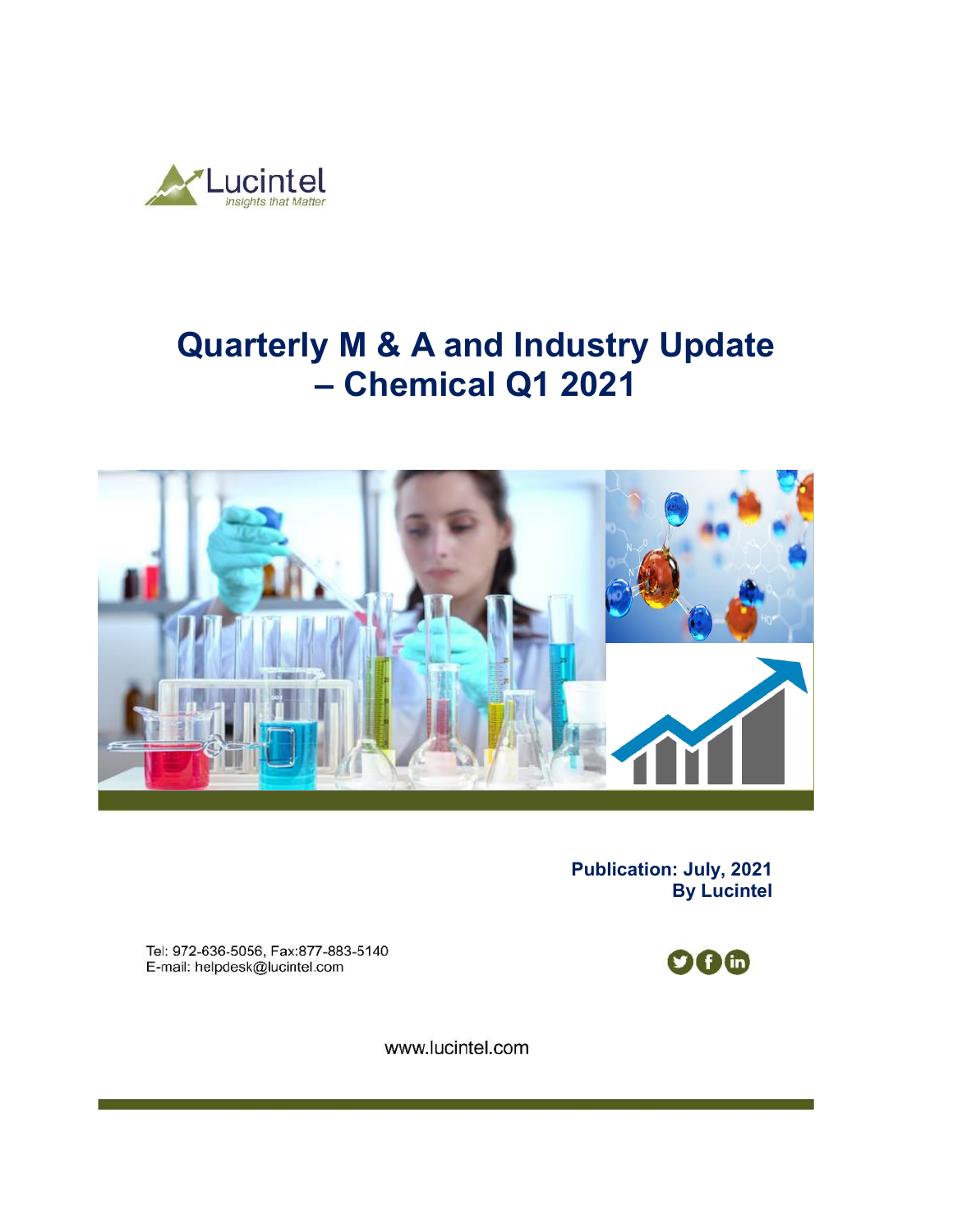

## **Economic Situation Q1 2021**

The global GDP grew by 0.3% in Q1 2021 as compared to Q4 2020 and the U.S. GDP grew by 2.6% in Q1 2021 as compared to Q4 2020. The global economic output is recovering from the collapse triggered by COVID-19; it will remain below pre-pandemic trends for a prolonged period. Second waves of the COVID-19 have slowed down or even temporarily reversed economic recoveries. The coronavirus is once again taking its toll on economic activity as the second wave prompts new restrictions, but the vaccine news is a game-changer for the outlook over the next two years. Economic recoveries are diverging across countries and sectors, reflecting variation in pandemicinduced disruptions and the extent of policy support. Strong demand for products that support working from home and the release of pent-up demand for durable goods more generally have been key factors behind the global recovery. The strength of the recovery varies across countries, depending on the severity of the health crisis, the extent of domestic disruptions to activity, the exposure to cross-border spillovers, and importantly, the effectiveness of policy support to limit persistent damage.



*Note: The above image shows quarter over quarter change in GDP* 

*Source: OECD, Fred Louis, Lucintel*

Figure 1: Quarterly GDP Trends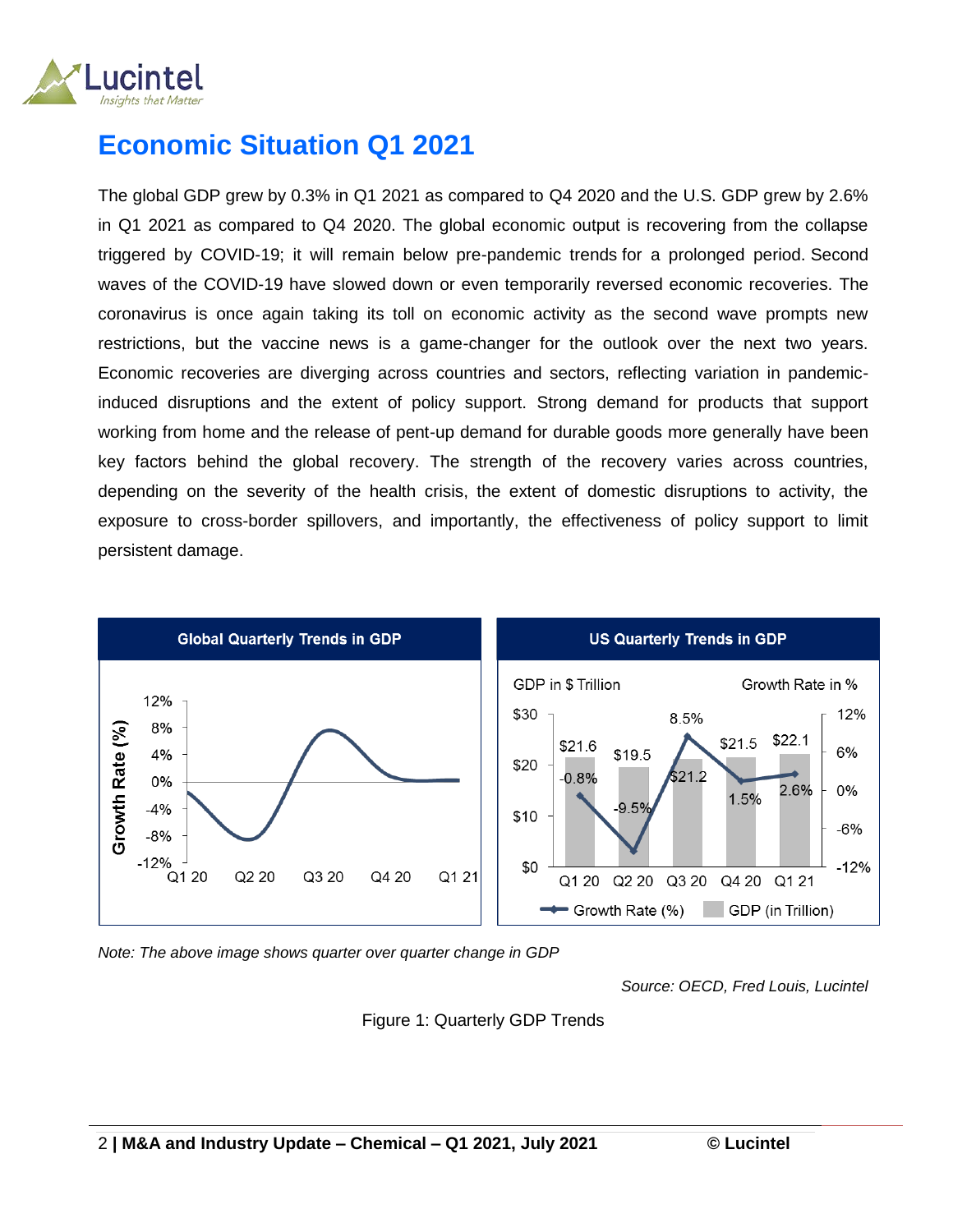

## **Chemical Industry Update – Q1 2021**

Global chemical production grew by 0.9% in Q1 2021 from Q4 2020. The chemical industry plays an important role in the production of countless products such as plastics, fertilizers, medicines, and packaging products. As the industry moves into 2021, the changed economic, social, environmental, and political expectations are expected to play an even greater role in shaping this industry future. To succeed in the shifting chemical industry landscape, companies should consider implementing a series of targeted, strategic initiatives across major functional areas such as R&D and technology. On quarterly basis ExxonMobil registered the highest revenue increase of 26% in Q1 of 2021. Demand for chemicals has recovered across major end-use industries with rebound in industrial and manufacturing activities globally. The figure below depicts change in production of chemical in the past five quarters (Q1 2020 – Q1 2021).



 *Source: American Chemistry Council, Lucintel*



| <b>Company Name</b> | <b>Change in Revenue</b> |             |  |
|---------------------|--------------------------|-------------|--|
|                     | Q1 21/Q4 20              | Q1 21/Q1 20 |  |
| <b>BASF</b>         | 16%                      | 23%         |  |
| DuPont              | $-24%$                   | 8%          |  |
| <b>SINOPEC</b>      | 5%                       | 11%         |  |
| PetroChina          | $-3%$                    | 16%         |  |
| Covestro AG         | 5%                       | 26%         |  |
| Fvonik Industries   | $-1\%$                   | 10%         |  |
| ExxonMobil          | 26%                      | 4%          |  |
| LyondellBasell      | 14%                      | 21%         |  |
| Mitsubishi          | 6%                       | 6%          |  |
| Solvay              | 2%                       | 3%          |  |

*Source: Lucintel*

Figure 3: Change in Revenue of Major Chemical **OEMs** 

Asia Pacific had the highest growth in the global chemical production, followed by Europe, ROW, and North America. Other Specialty Chemical had the highest growth of 1.9% in Q1 of 2021 by segment type; the entire segment saw positive growth in Q1 of 2021.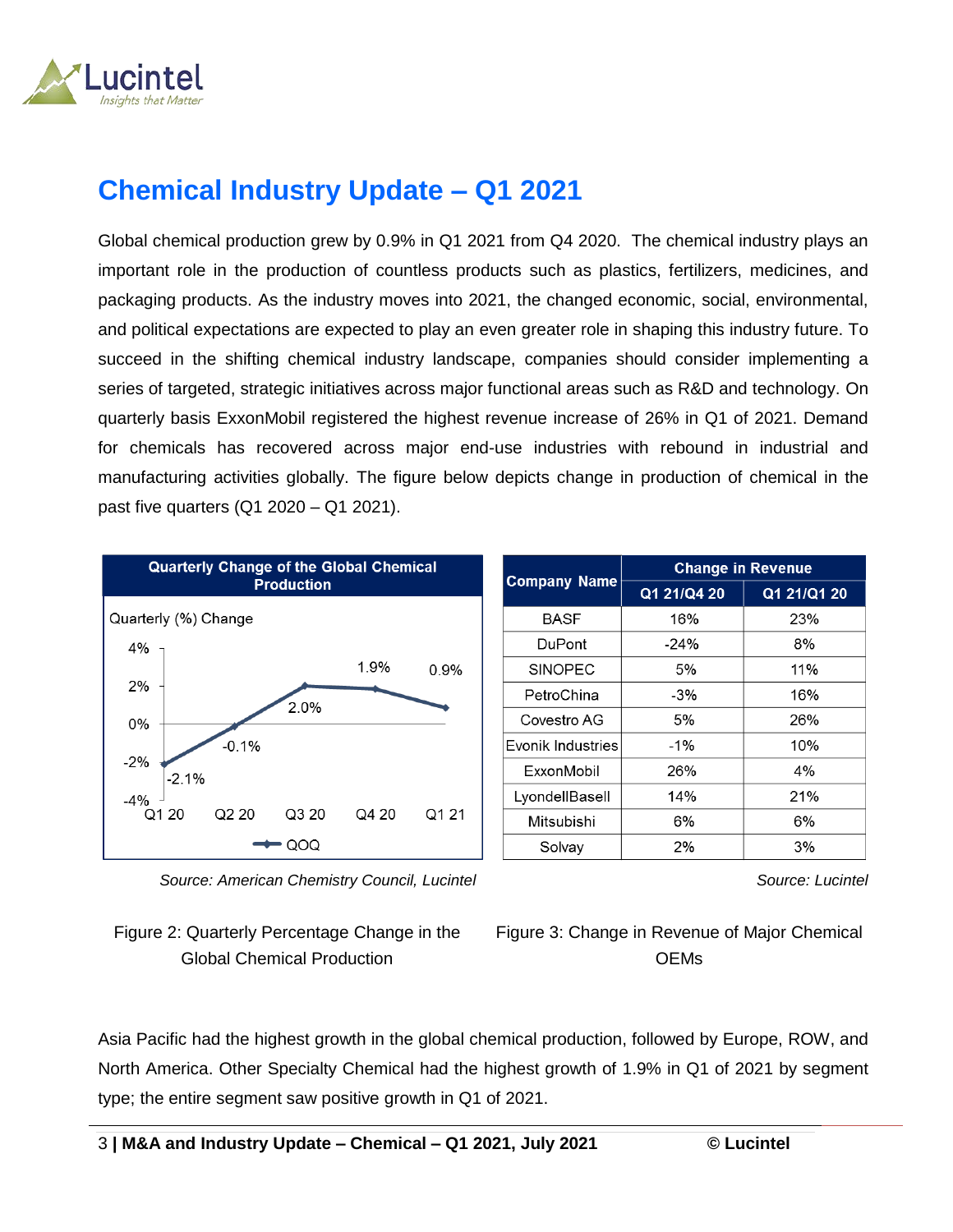



 *Source: American Chemistry Council, Lucintel*



## **M&A Update – Q1 2021**

Merger and acquisition activities in the global chemical industry for Q1 of 2021 increased. The global chemical industry recorded 170 M&A transactions in the Q1 of 2021, a 4% increase from Q4 of 2020 and 13% increase on yearly basis, i.e. from Q1 of 2020. The M&A deal value in Q1 of 2021 is \$17.3 billion, which is 8% up from Q4 of 2020 and 62% increase from Q1 of 2020. Chemical companies are likely to focus on rethinking their business models and strategies, broadening their investment landscape, and re-evaluate their current portfolios. Investment themes are likely to be specialty chemicals, consolidation and cross-border investment. The chemical industry's players focus on growth strategy with innovation, attractive deals, and investment.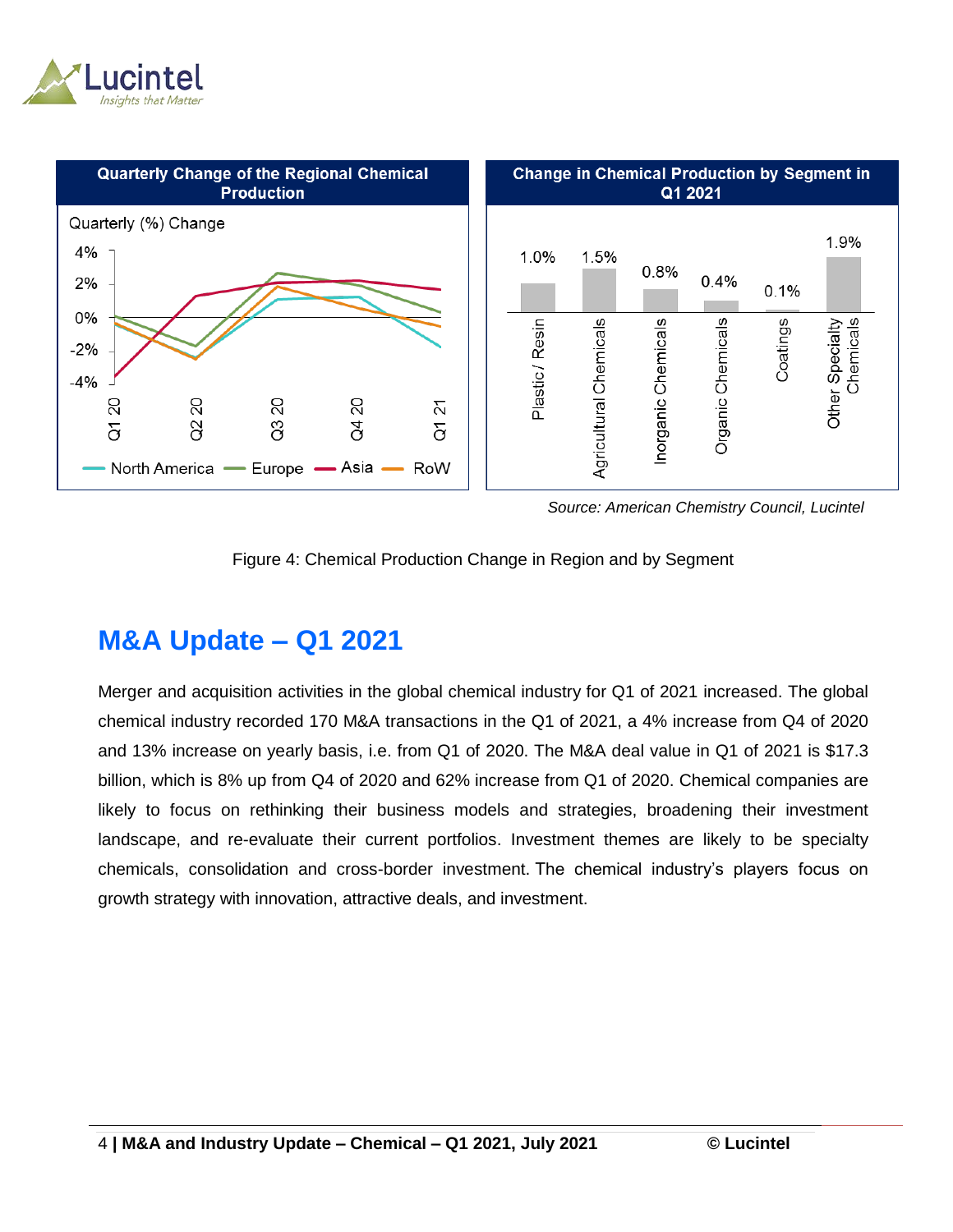



 *Source: Lucintel*



#### Table 1: Quarterly Changes in M&A Activities in the Global Chemical Industry

| <b>M&amp;A Deals</b>    | <b>Quarter Over Quarter Change in Merger and Acquisition Activities</b> |        |       |       |       |  |
|-------------------------|-------------------------------------------------------------------------|--------|-------|-------|-------|--|
|                         | Q1 20                                                                   | Q220   | Q3 20 | Q4 20 | Q1 21 |  |
| Deal Value (\$ Billion) | -26%                                                                    | $-19%$ | 51%   | 22%   | 8%    |  |
| No. of Deal             | 11%                                                                     | $-15%$ | 8%    | 18%   | 4%    |  |

#### Table 2: M&A Deals in the Global Chemical Industry

| <b>Date</b>       | <b>Target</b><br>Company               | <b>Acquirer</b><br>Company         | Value of<br><b>Deal</b> | <b>Description</b>                                                                                                                                                                                                                                         |
|-------------------|----------------------------------------|------------------------------------|-------------------------|------------------------------------------------------------------------------------------------------------------------------------------------------------------------------------------------------------------------------------------------------------|
| March 29.<br>2021 | Polytech<br>International<br>Ltd       | <b>Plixxent</b><br>Holding UK Ltd  | N/A                     | According to Plixxent, with the acquisition of MRI Polytech, the<br>company extends its European footprint to the UK and<br>strengthens and expands its product offering with flooring<br>products and adhesives for food packaging.                       |
| March 03.<br>2021 | Ft Polymer<br>Sas and<br><b>GENTEC</b> | Meridian<br>Adhesives<br>Group LLC | N/A                     | The two companies will be joining Meridian's Electronics<br>Division and working directly with Epoxy Technology Europe.<br>This acquisition serves to strengthen the team of Meridian<br>Adhesives and enhance its global footprint.                       |
| March 01,<br>2021 | Zebra-chem<br>GmbH                     | Milliken & Co                      | N/A                     | Zebra-chem's leading position in Europe allows Milliken to<br>leverage its congruent innovation platforms, global presence,<br>and commercial expertise to accelerate market solutions that<br>improve and increase manufacturing with recycled plastics." |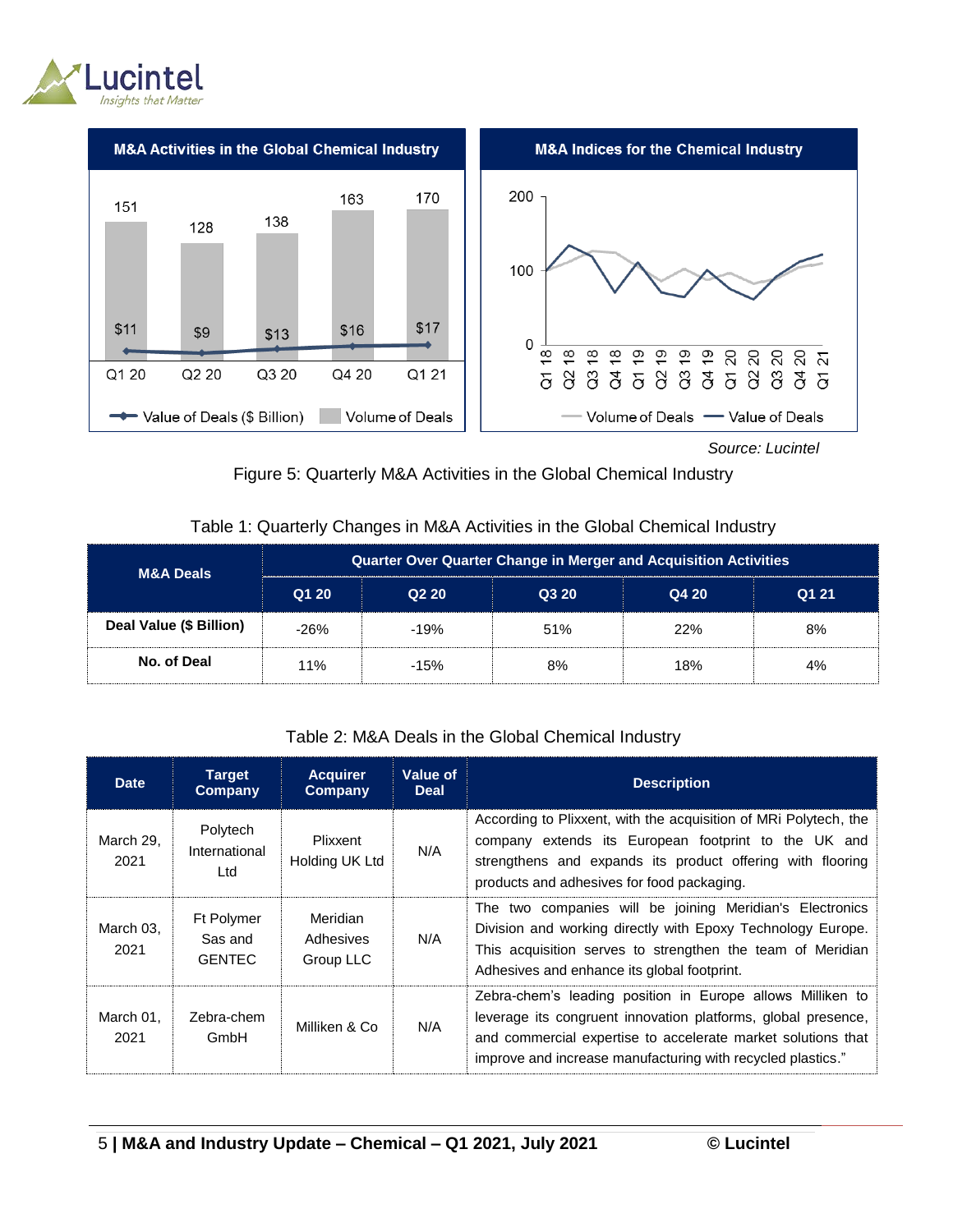

| Feb 26,<br>2021 | Magnesium<br>do Brasil Ltda                | Timab<br>Magnesium<br>SAS                        | N/A      | This acquisition is fully consistent with TIMAB's strategy of<br>securing access to raw materials, geographic growth, and the<br>marketing of innovative and original products. This acquisition<br>could increase TIMAB Magnesium's direct access to the raw<br>material, giving their Magnesia Division total control over every<br>link in the product value chain, from the extraction of strictly<br>selected ore to the marketing of specific Magnesium-based<br>solutions. |
|-----------------|--------------------------------------------|--------------------------------------------------|----------|-----------------------------------------------------------------------------------------------------------------------------------------------------------------------------------------------------------------------------------------------------------------------------------------------------------------------------------------------------------------------------------------------------------------------------------------------------------------------------------|
| Feb 22,<br>2021 | VersaFlex Inc.                             | <b>PPG</b> Industries<br>Inc                     | N/A      | This acquisition supports PPG's commitment to growing<br>industry-leading technology portfolio and customer touchpoints.<br>VersaFlex's attractive segment mix with strong growth outlook,<br>unique product offering, broad expertise, and manufacturing<br>capabilities in polyurea and flooring coatings will complement<br>and expand PPG's current product offering.                                                                                                         |
| Feb 16,<br>2021 | Air Liquide<br>Hellas                      | Sol SpA                                          | N/A      | The divestment illustrates Air Liquide's strategy to review asset<br>portfolio regularly and focus its expansion on key industrial<br>regions in order to increase its geographic density and<br>therefore, enhance performance.                                                                                                                                                                                                                                                  |
| Feb 05,<br>2021 | AmphoChem<br>AB                            | Krahn Chemie<br>GmbH                             | N/A      | The acquisition further expands with existing top producers<br>geographically, whilst offering interesting new opportunities as<br>well. For KRAHN, this is another milestone in developing new<br>markets and applications and gaining additional and valuable<br>knowledge.                                                                                                                                                                                                     |
| Feb 03,<br>2021 | Hefei Xingyu<br>Chemical Co<br>Ltd         | Zhejiang Xinan<br>Chem Indl Grp                  | \$27.6 M | The acquisition of equity in Hefei Xingyu will create a<br>complementary advantage in terms of product chain and<br>distribution channel development, which will assist the<br>company's development of its product varieties of agricultural<br>chemicals.                                                                                                                                                                                                                       |
| Jan 19,<br>2021 | Celanese<br>Corp-<br>Compounding           | <b>Benvic Europe</b>                             | N/A      | This acquisition will enable to further expand investments in<br>Ferrara plant. This purchase strengthens the technical<br>polymers division and confirms Benvic as a leading player in<br>the production of innovative thermoplastic solutions in Europe.                                                                                                                                                                                                                        |
| Jan 07,<br>2021 | Custom<br>Chemical<br>Services LLC         | LeBaronBrown<br><b>Specialties</b><br><b>LLC</b> | N/A      | The investment brings additional resources and commercial<br>relationships to support the growth of CCS's principals and<br>customers, building upon the success of a dedicated CCS<br>team.                                                                                                                                                                                                                                                                                      |
| Jan 05,<br>2021 | Eurostar<br>Engineering<br><b>Plastics</b> | Ascend<br>Performance<br><b>Materials</b>        | N/A      | Combining portfolio and application development expertise with<br>Eurostar's portfolio immediately provides the customers with a<br>bigger tool chest to produce safer, more reliable parts at higher<br>and more constant voltage loads.                                                                                                                                                                                                                                         |
| Jan 05,<br>2021 | Al Chem<br>Specialties<br>LLC              | USALCO LLC                                       | N/A      | The combined business is a leading manufacturer of specialty<br>chemicals used in water and wastewater treatment, refinery<br>catalysts, food production, and other industrial applications with<br>the ability to serve customers anywhere in the U.S.                                                                                                                                                                                                                           |